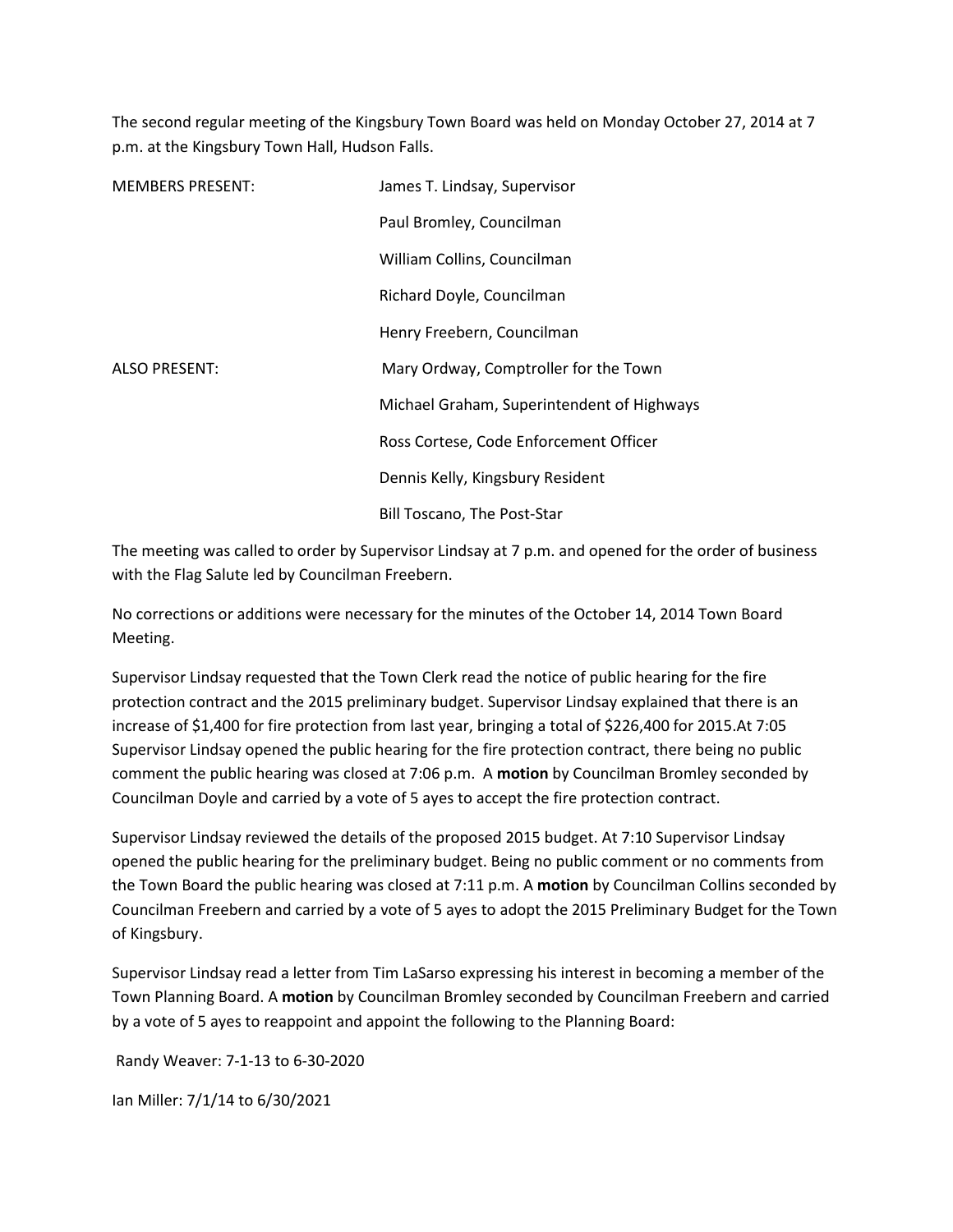Dave Gauci: 7/1/13 to 6/30/2020

New Appointment to Planning Board: Tim LaSarso: 10/27/2014 to 6/30/2021

Supervisor Lindsay read a letter of resignation from Zoning Board member John Graham. A **motion** by Councilman Bromley seconded by Councilman Collins and carried by a vote of 5 ayes to re- appoint the following to the Zoning Board:

Scott Winchell: 8/1/2014 to 7/31/2019

John Graham: Resigned: 10/27/2014

Henry LaFountain, Chairman: 10/27/2014 to 7/31/2019

Code Enforcement Officer Ross Cortese reported that another Zoning Board member is needed.

Code Enforcement Officer Ross Cortese suggested that the Town Board issue a Proclamation for John Graham who had served for more than 25 years on the Town Zoning Board.

A **motion** made by Councilman Bromley seconded by Councilman Collins and carried by a vote of 5 ayes giving Superintendent of Highways Michael Graham permission to go out for bids for propane for the Town Highway Garage at 437 Vaughn Road.

Supervisor Lindsay reported that he needs the title for a 1981 International snow plow truck that will be traded for a skid steer with the Village of Hudson Falls. An agreement must be signed for the even exchange; a **motion** by Councilman Freebern seconded by Councilman Collins and carried by a vote of 5 ayes permitting Supervisor Lindsay to sign the agreement.

Supervisor Lindsay read a letter from Recreation Director Debbie Battiste requesting an appointment to the Recreation Commission, due to the resignation of Kathleen Hallenbeck. The Recreation Commission would like to appoint Tim Keenan to fill the vacancy. A **motion** by Councilman Freebern seconded by Councilman Collins and carried by a vote of 5 ayes to appoint Tim Keenan to the Recreation Conmmittee for a 7 year term.

 A **motion** by Councilman Freebern seconded by Councilman Collins and carried by a vote of 5 ayes to reappoint the following to the Recreation Commission for 7 years:

Knox Brown Mark Doody Rich McCann Roger Wickes Rebecca Smith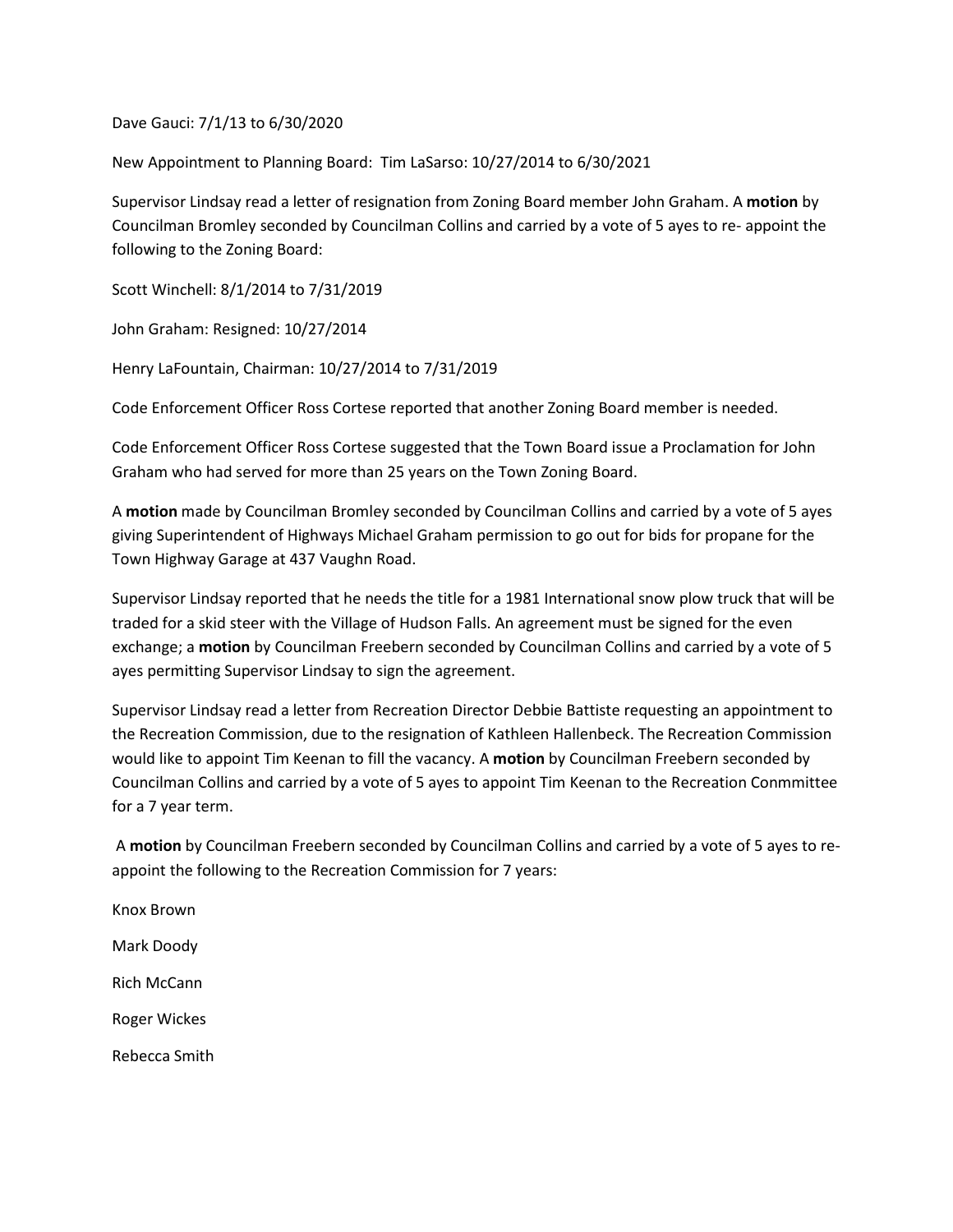Steve Mager was appointed in 2010 and Bruce Inglee was appointed in 2013.

 A **motion** by Councilman Collins seconded by Councilman Freebern and carried by a vote of 5 ayes for the following budget transfers:

## **GENERAL FUND-WHOLE TOWN**

| FROM: | TAX COLLECTION CONTR.      | 1.1330.4  | 1,300.00 |
|-------|----------------------------|-----------|----------|
|       | PLAYGROUND P.S.            | 1.7140.1  | 5,500.00 |
|       | POOL P.S.                  | 1.1740.1  | 2,500.00 |
|       | <b>CELEBRATIONS CONTR.</b> | 1.7550.4  | 391.00   |
|       |                            |           |          |
| TO:   | <b>ASSESSOR CONTR.</b>     | 1.355.4   | 1,300.00 |
|       | PLAYGROUNDS CONTR.         | 1.7140.4  | 2,500.00 |
|       | POOL CONTR.                | 1.7180.4  | 5,500.00 |
|       | <b>CEMETERIES P.S.</b>     | 1.18810.1 | 325.00   |
|       | <b>CEMETERIES CONTR.</b>   | 1.8810.4  | 66.00    |
|       |                            |           |          |
|       | <b>WATER DISTRICT</b>      |           |          |
|       | FROM: ADMIN. P.S.          | 7.8310.1  | 2,400.00 |
|       | ADMIN CONTR.               | 7.8310.4  | 6,100.00 |
|       |                            |           |          |
| TO:   | PURIFICATION CONTR.        | 7.8830.4  | 7,500.00 |
|       | TRANS. & DIST. CONTR.      | 7.8340.4  | 1,000.00 |

Comptroller Mary Ordway reported that the cost of the pool chemicals for Summer 2014 was \$5,000 higher than they usually are. Councilman Bromley asked if we purchased the chemicals or if the Town was billed by the Hudson Falls School. Ordway reported that we were billed by the school.

Supervisor Lindsay reported that the contract with Schermerhorn Residential Holdings in the sale of the Dix Avenue Drive-In Property had been signed. Mr. Schermerhorn called Supervisor Lindsay saying that in the very near future he will be attending a Planning Board meeting with a project for the Dix Avenue Drive-In property.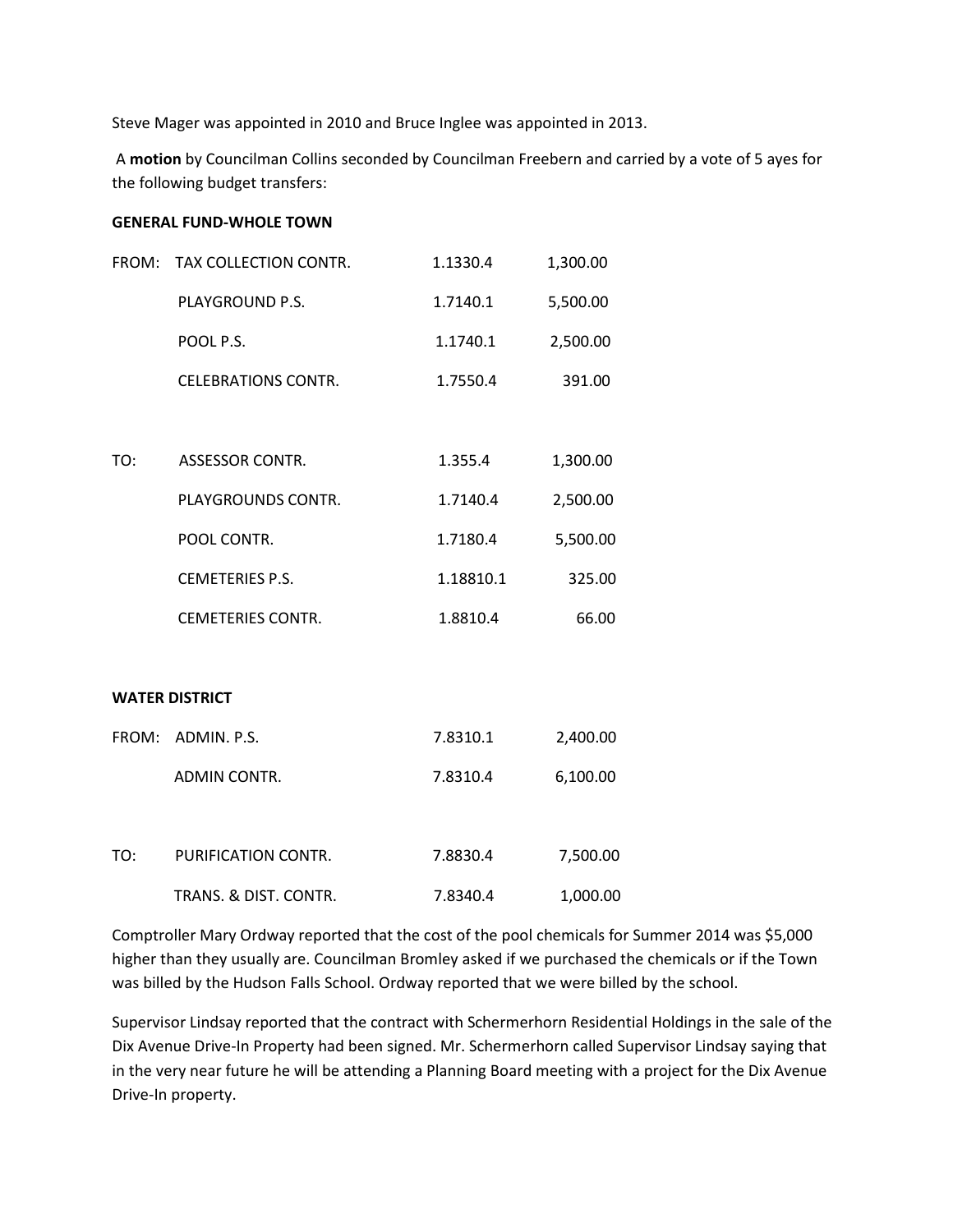Supervisor Lindsay announced that he had received a letter for the application of a renewal of a liquor license for Triple Crown 1, LLC dba The Rock Sports Bar at 1066 State Route 196.

Sole Assessor Colleen Adamec gave a written update to the Town Board. She is currently taking in renewal applications for the Enhanced Star, non-profit, agricultural, forest and clergy exemptions. She is also working with the County Real Property Tax Department checking the RPS database for 911 problems. They have found that two road signs need to be change - Dyke Road should be Dike Road and Lori Lane should be Lori Avenue. Superintendent of Highways Michael Graham will be changing the signs.

Assessor Adamec also reported that Steve Peluso at the New York State Office of Real Property Tax Services commented that the Town of Kingsbury has one of the best databases. Assessor Adamec includes sketches on the files. If she has measured incorrectly the owners can call and she can go back and measure again. Also if we ever have a fire, flood or other major catastrophe the property record cards can be reproduced without starting over from scratch at a huge expense.

Code Enforcement Ross Cortese reported he had contacted the DEC in regard to Ray Kew hauling fill to his property on Hillview Drive. If Ray Kew is not charging a fee, if he is not dumping contaminated material and is hauling during day-time hours he would be exempt from having a permit for solid waste from the DEC. A discussion followed. Attorney Jeffrey Meyer recommends that if the Town wants to get involved the Town Planning Board needs to determine if hauling the fill fits the definition of development, which requires site plan approval. Attorney Meyer and Code Enforcement Officer Cortese will review the code to determine if Mr. Kew's project of hauling the fill fits the definition of development. Supervisor Lindsay and Highway Superintendent Graham plan to meet with Ray Kew.

Code Enforcement Cortese reported on the status of the noise problem with RWS. Cortese had conducted a sound test on and near RWS and Dennis Kelly's property, at approximately 10 p.m. on Friday October 24, 2014. The highest reading was on the deck of Kelly's home, consistently over 50 decibels, which is in violation of the terms. Cortese explained that according to a resolution passed the reading should be around 45 at night and no higher than 48. Cortese will conduct more sound tests.

Cortese reported that a balloon test was conducted at RWS and the new sound wall is short  $3 - 5$ sections. The fence is supposed to be 16 feet from the road. The door at RWS can still be seen from Kelly's house. Don Student of RWS will check on the height of the sound wall. Councilman Freebern asked if the dust collector that RWS is going to install will create more noise. RWS intends to do some testing and enclose the dust collector to eliminate any further problems with noise.

Dennis Kelly reported that from Friday until Monday the trailer was missing at RWS. The trailer was replaced on Monday morning, but it was not backed up and there was a huge gap. Kelly commented that was violating the resolution that was adopted by the Town Planning Board.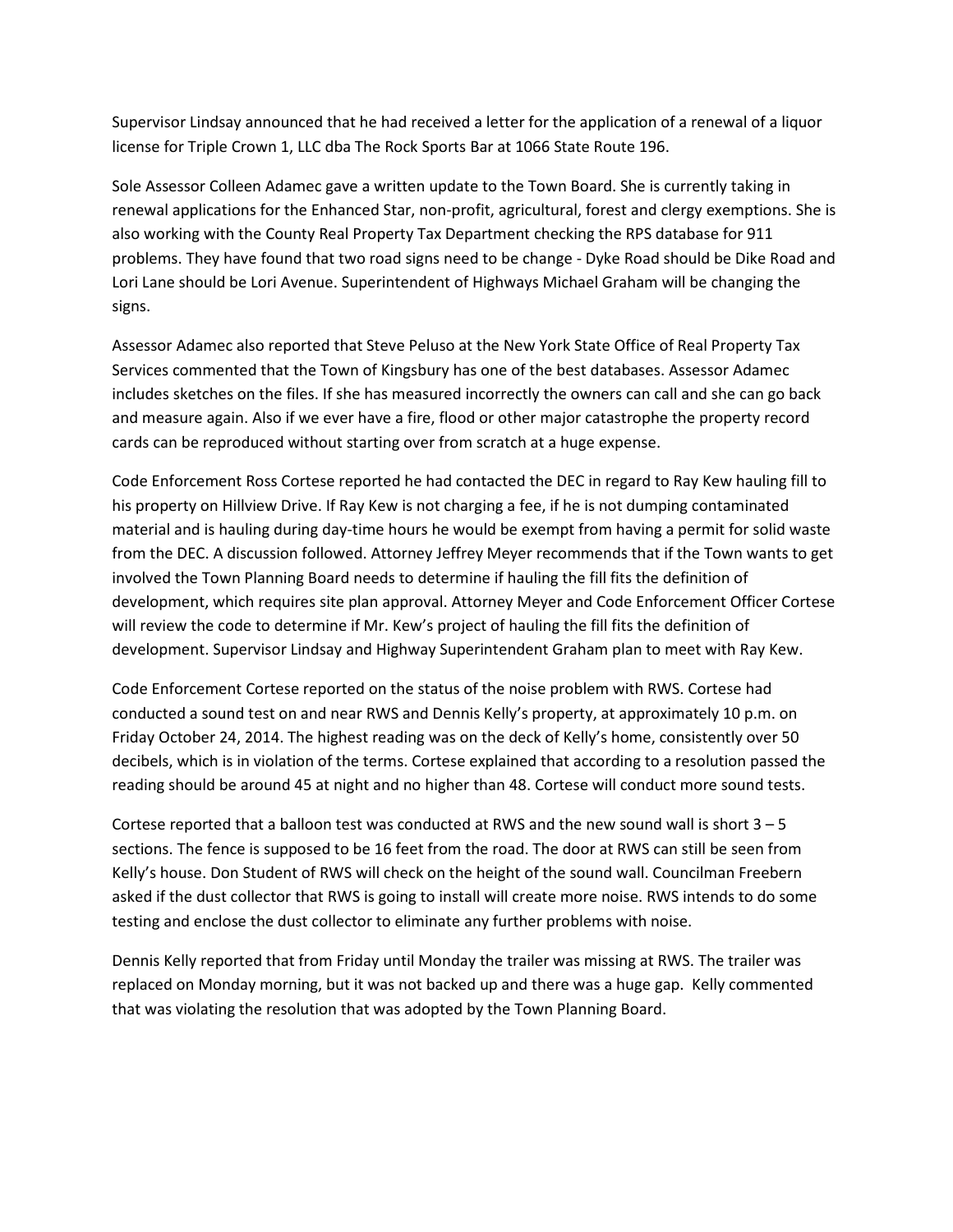A **motion** by Councilman Doyle seconded by Councilman Freebern and carried by a vote of 5 ayes giving permission to Comptroller Mary Ordway to attend a workshop in Plattsburgh on Wednesday October 29, 2014 for Government Finance Institute on Internal Control at a cost of \$95.00.

A **motion** by Councilman Doyle seconded by Councilman Bromley and carried by a vote of 5 ayes to pay Comptroller Ordway for 163 1/4 hours of comp time from October 2013 through October 2014, which will be charged to the Water Department.

Supervisor Lindsay commented that Dog Control Officer Todd Humiston is putting in a lot of hours and doing a great job.

Councilman Bromley asked if there was any news about Eastside. Supervisor Lindsay reported that he spoke to Anthony Marro. Marro said they would like to re-start some of the operations. Supervisor Lindsay explained they would have to re-apply for a license to operate once again. Attorney Meyer commented the next step would be for Code Enforcement Ross Cortese to send a letter to Eastside indicating that the next stage would be to clean the site if they do not resume operations.

Councilman Bromley asked if we knew what the extra cost of the chlorination station was. Comptroller Ordway will have the figures for the next Town Board meeting on November 10, 2014.

Councilman Bromley spoke about the Open House at the new Highway Garage on 437 Vaughn Road held on October 24, 2014. It was a very nice day with approximately 50 people in attendance. The new Highway Garage was dedicated to Rusty Graham. Councilman Bromley presented a plaque, with a picture of Rusty, to Superintendent Graham and his sister Mary. The plaque will be hung in the hallway of the new Highway Garage. Superintendent Michael Graham said it was an honor to have the facility dedicated to his father.

Superintendent of Highways Michael Graham reported on the progress of the salt shed. The concrete is poured and possibly by the end of the week the trusses will be in place and tin will be on the roof. The floor needs to be paved and a few other small things and the salt shed will be complete. Councilman Freebern commented that we had saved thousands of dollars with the Highway Garage employees doing the work on the salt shed. Graham estimated the cost to be approximately \$30,000 to \$32,000. The Town did have a \$6,000 credit for the concrete.

Superintendent Graham also reported that teachers from Dix Avenue Elementary School had requested a demonstration with the plow trucks to show the students some visibility issues. Tentatively, Graham will conduct the demonstration the first week of November.

A **motion** by Councilman Freebern seconded by Councilman Collins and carried by a vote of 5 ayes to accept reports from certain officers for the month of September:

| Code Enforcement Officer: | No. Permits 4; Variances 1; Total Fees: \$454.00              |
|---------------------------|---------------------------------------------------------------|
| Dog Control Officer:      | Complaints/Calls 43; Unlicensed Dogs 9; Bites Investigated 3; |
| Mileage 237               |                                                               |